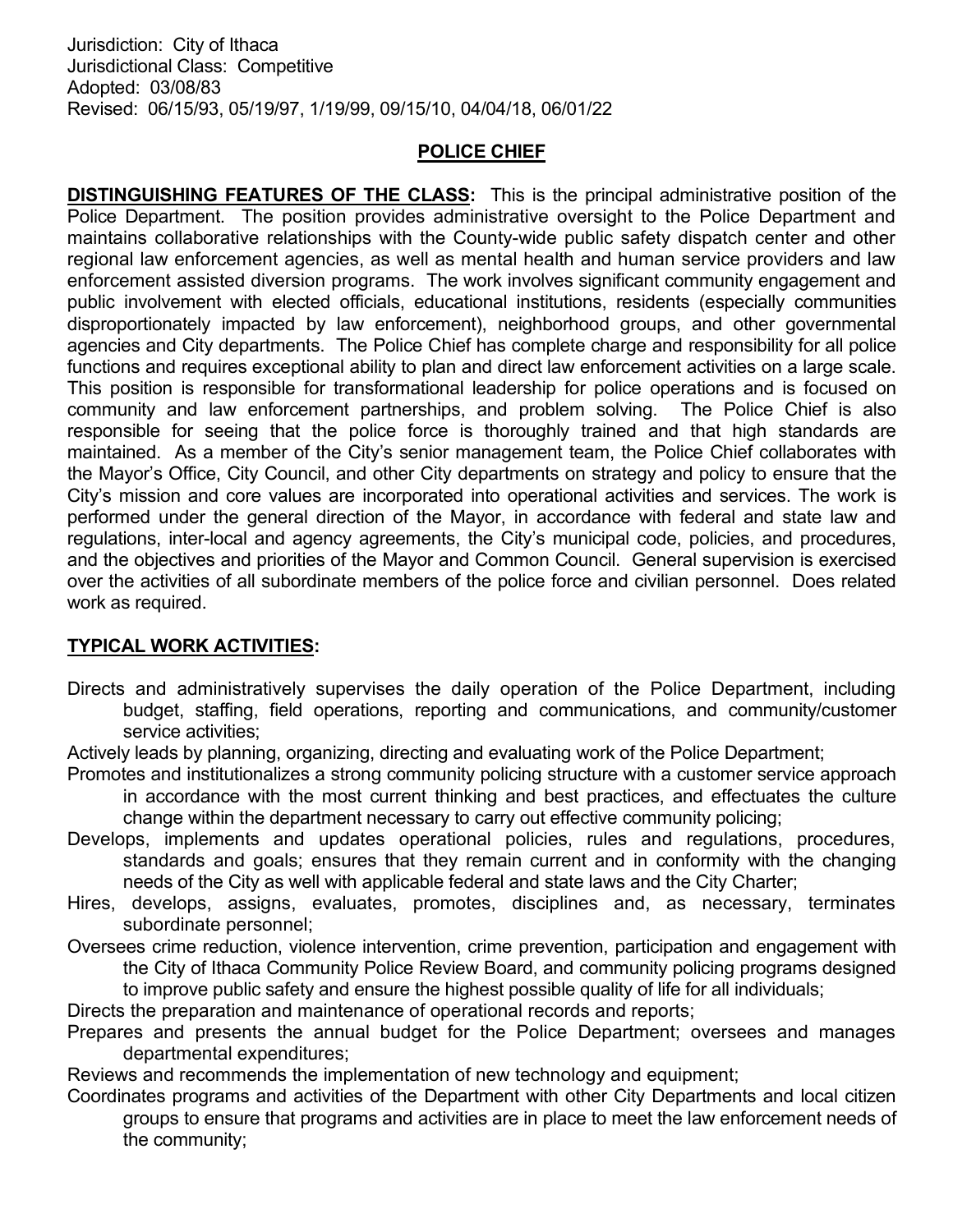# TYPICAL WORK ACTIVITIES – continued:

- Facilitates and promotes ongoing research on new approaches, technologies and trends, and recommends implementation of programs and equipment to help the Department achieve its and the Common Council's objectives;
- Briefs the Mayor and elected officials on developments which might affect overall public safety and/or other dimensions of public and community relations;
- Works with elected officials, department heads, staff, community members, and other agencies to develop long-range plans for meeting the law enforcement needs of the community;
- Responds to emergency incidents and assumes direct command when appropriate;

Directs the investigation of major criminal offenses;

- Responds to labor union grievances; participates in labor-management meetings;
- May participate in labor negotiations as a member of the City's bargaining team;
- Attends conferences, seminars and trainings to remain current on professional law enforcement trends, developments and initiatives.

## FULL PERFORMANCE KNOWLEDGES, SKILLS, ABILITIES, PERSONAL CHARACTERISTICS:

Comprehensive knowledge of the principles and practices of the planning, budgeting, administration, supervision and coordination of a police department; comprehensive knowledge of police operations and methods; thorough knowledge of scientific methods of crime detection and criminal identification; thorough knowledge of relevant laws and ordinances; good knowledge of community infrastructure, neighborhoods, institutions and oversight agencies; working knowledge of principles and practice of general business management; understanding of current departmental and related city issues and stakeholders, both internal and external; understanding of the needs of the City's most vulnerable and marginalized populations; excellent interpersonal skills for establishing and maintaining effective working relationships; highly effective team building and leadership skills including consensus building to resolve conflicts, negotiate agreements and gain cooperation among competing interest groups; strong problem analysis and decision making skills; demonstrated ability to lead and direct the activities of a police force; ability to plan, supervise, direct, coordinate and evaluate the work of subordinate personnel; ability to lead and command effectively in emergency situations; ability to maintain cooperative relationships with other City officials and with the general public; ability to communicate effectively, both orally and in writing; ability to successfully work with and serve a diverse local community with a strong high social intelligence; resourcefulness and sound judgment in emergencies; social justice lens; demonstrated integrity; adaptability and flexibility; tact; stress tolerance in highly visible public environment; physical condition commensurate with the demands of the position.

#### MINIMUM QUALIFICATIONS:

- A. Graduation from a regionally accredited or New York State registered college or university with a Bachelor's Degree in Criminal Justice, Police Science, Criminology or a closely related field with similar course curriculum and four (4) years of progressively responsible law enforcement experience, at least two (2) years of which must have been at or above the second-line supervisory level; or
- B. Graduation from a regionally accredited or New York State registered college with an Associate's Degree in Criminal Justice, Police Science, Criminology or a closely related field with similar course curriculum and six (6) years of progressively responsible law enforcement experience, at least two (2) years of which must have been at or above the second-line supervisory level; or